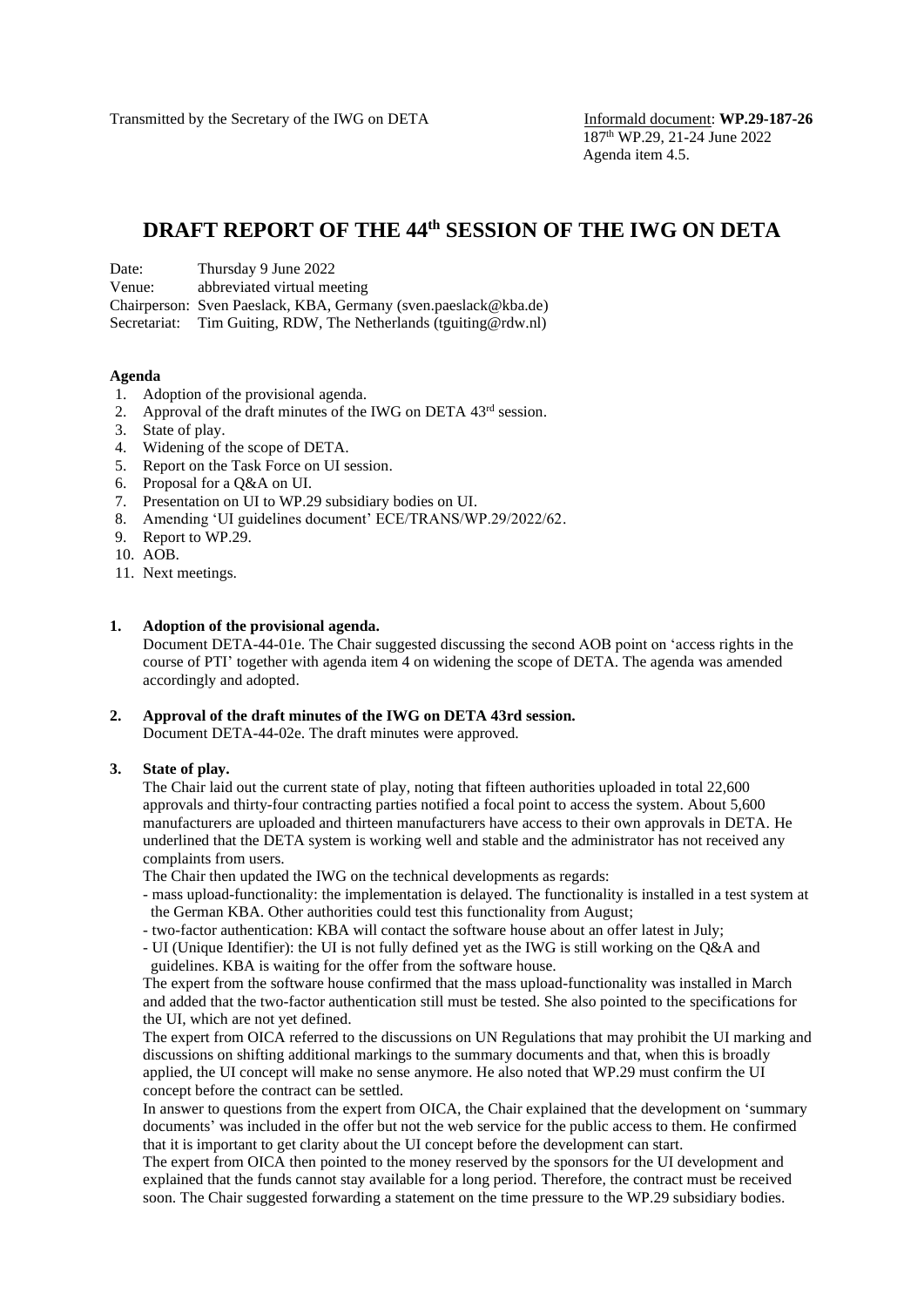The UNECE secretariat added that no new information was available on the financing or hosting of DETA at UNECE.

As regards the mass upload-functionality, the Secretary inquired about the differences with the functionality installed at the equivalent European system ETAES. The Chair confirmed the functionality is the same, except for some attributes and the URL. The expert from the software house added that ones the involved authorities confirm that the functionality works well, it could go into production. She also offered to provide guidance for the authorities joining the test phase. It is necessary that the (larger) authorities participate.

The Chair then informed the IWG that he updated WP.29 in March on the work of the IWG on DETA. WP.29 requested the IWG providing assurance that the confidentiality would be warranted so that access to DETA to PTI stakeholders could be granted. WP.29 furthermore invited GRVA to resume discussions on cyber security in relation to DETA and to advise the IWG on DETA.

Lastly, the Chair explained that WP.29 will consider the proposal for amending the 'specifications and application guideline for the Unique Identifier (UI) module' at its June session.

### **4. Widening of the scope of DETA.**

The Chair recalled the discussions on broadening of the scope to make DETA more attractive to also the CPs to the 1998 and 1997 Agreements. He informed the group on two developments. First concerned the request from China to share information on Cyber Security (CS) with the 1998 Agreement CPs. The UNECE secretariat explained that China provided more information to GRVA and GRVA would organise a workshop on this issue including 1998 Agreement CPs. The workshop may be held before September and the IWG on DETA could wait for the results. The Chair continued with the second development related to the access to DETA to PTI stakeholders. If, according to the Chair, access is limited to summary documents the confidentiality is warranted but in case PTI stakeholders also need access to certificates and test reports this needs to be considered. The expert from OICA stated that access to certificates would be acceptable but that it would be more critical when access to information documents and test reports is requested. A justification would be necessary. The expert from ETRTO confirmed that the read access to summary documents would be OK. He further explained that ETRTO did not understand the need for PTI stakeholders to access certificates. The Chair emphasized that certificates may be helpful to confirm markings.

The Secretary pointed to the recent discussions within the 'Task Force on UI' session to advise the WP.29 subsidiary bodies that for UN Regulations where no additional marking information is required, no summary documents would need to be developed. But for those cases, a minimum set of data like approval number, series of amendments and, potentially, issuing date, could be retrieved from the attributes available by the web service.

The group concluded that it would be necessary that CITA confirms exactly what kind of information is required for PTI stakeholders and to provide justifications.

The UNECE secretariat referred to ECE/TRANS/WP.29/1164, para. 76, clarifing the request from WP.29 to warrant the confidentiality for PTI stakeholders. To this end, it would be necessary to identify exactly the use cases, so who should get access for what purpose, and then address the confidentiality issues. Also, access to market surveillance authorities should be included. The tools for public access should address the needs for all stakeholders. According to the Chair, it should then be considered to add more information to the summary documents or attributes for these stakeholders.

The Chair concluded that more discussion is necessary, in particular with CITA. A definite answer to WP.29's request will be prepared for the November session of WP.29.

## **5. Report on the Task Force on UI session**

The Secretary introduced the report of the Task Force on UI session from 17-18 May, document DETA-44- 05e. He summarized:

- the session was attended by the IWG on DETA Chair and Secretary and experts from CLEPA, CITA and the software house and by the 'GRPE ambassador';
- the draft Q&A on UI was discussed and amended, document DETA-44-04e rev1;
- the expert from CITA raised serious concerns about the UI markings in case these would also replace current markings necessary to identify functions or installation of the product. In case this information is not visible on the product and must instead be retrieved from a web service, this would lead to additional burden during PTI inspections. The Task Force argued that CITA should bring this to WP.29;
- the Task Force identified various omissions in the UI guidelines document and suggested to review the entire document again;
- the Task Force discussed the complexity when products, like e.g. lamp assemblies, combine multiple components, and will need a combined UI number. Especially in case a UI of a component as part of the assembly changes, the combined UI number might need to be changed as well. Also, there are many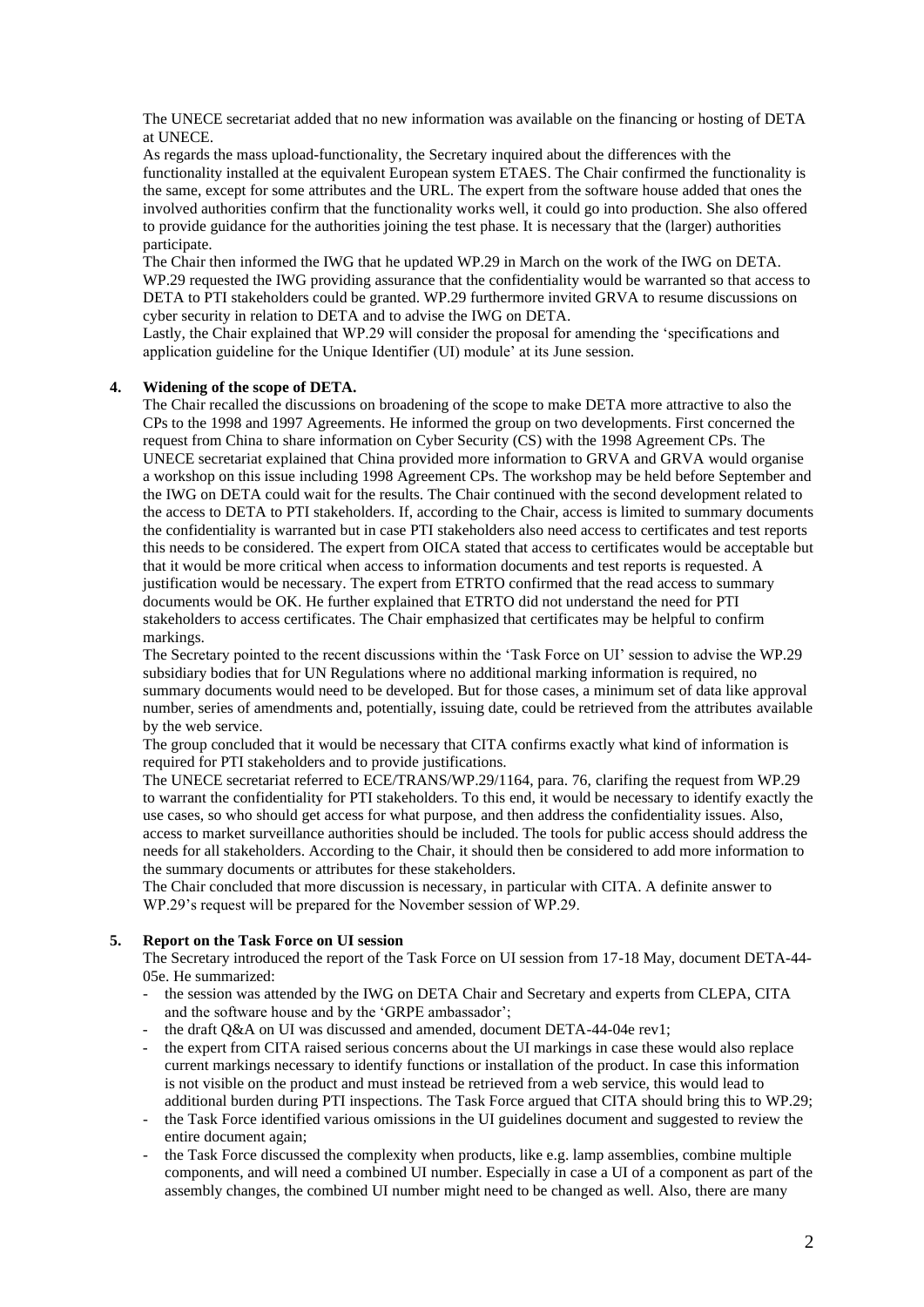different combinations possible. The Task Force agreed that it is essential that correct UI markings are applied;

- the Task Force suggested to advise WP.29s subsidiary bodies that for UN Regulations where no additional marking information is required, no summary documents need to be developed as for those cases, a minimum set of data like approval number, series of amendments and, potentially, issuing date, could already be retrieved from the attributes to be accessed by the web service.

The expert from OICA acting as GRPE ambassador mentioned that GRPE discussed the UI and GRPE's understanding of the issue is gradually growing. There might be a level of caution, in particular due to the unknown consequences for the light duty, heavy duty, non-road and motorcycle regulations as well as for retrofitting.

The Secretary explained to correct draft report DETA-44-05e as regards the reference to the attendees and suggested to request approval of the report during next session.

## **6. Proposal for a Q&A on UI**

The Secretary briefly introduced the amended draft Q&A on UI, document DETA-44-04e rev1, and highlighted:

- a version with track changes detailing all proposed amendments and justifications was uploaded;
- an 'introduction' explaining the background of the UI and purpose of the Q&A was included;
- many editorial amendments were included;
- main point for discussion now is the potential deletion of Q6 explaining the benefits of the UI. The Task Force argued that the Q&A is primarily intended for WP.29s subsidiary bodies and national authorities and not for promotional purposes.

The Secretary also pointed to written comments by OICA on Q3 requesting the following amendment: "*The layout is defined in Schedule 5 of the 1958 Agreement and may be repeated in UN Regulations which explicitly foresee that do not specifically prohibit a UI marking as an alternative to the known UN marking*". The reason according to OICA is that, based on Schedule 5 of the revised 1958 Agreement, by default all UN Regulations allow the use of the UI marking unless those regulations specifically prohibit this. The Secretary agreed to this reasoning and suggested to endorse the amendment accordingly. The UNECE secretariat however pointed to discussions at GRVA suggesting a careful approach supporting a uniform application.

The expert from OICA acting as GRPE ambassador explained that also in GRPE similar views had been shared and that it is necessary to understand what needs to be included in the regulations. To prevent problems it may need to be decided to first temporarily prohibit the use of the UI marking in the regulations and later remove the ban once the UI is well known and established and it becomes clear what needs to be included in the regulations.

The expert from ETRTO believed the UI marking could not be applied by default unless the UI model is included in the associated UN Regulation.

The UNECE secretariat explained that the 1958 Agreement provides the framework but that it did not provide technical details regarding the implementation and use of UI markings. Legal experts will not sort this out as the matter is related to practicalities. The issue must be discussed within this group. He furthermore pointed to document GRVA-12-28 dealing with GRVA's assessment of UN Regulations under the purview of GRVA concerning the UI and proposing a step approach including a temporarily ban for some regulations, as an interim phase.

The representative of Finland explained the discussions at GRSP and that GRSP would consider the UN Regulations and what needs to be done for each regulation, especially those that could benefit from the UI or in contrast for which the marking should be prohibited. For those regulations for which the UI is having no benefit and its marking expected seldom being used, it was suggested to have no summary documents developed, as this would create an unnecessary burden.

The Chair concluded that this issue on "by default" would be addressed to WP.29 and included in the status report to be presented at the June session.

As regards the potential deletion of Q6, the expert from OICA explained that he laid the foundation for the first draft Q&A and at that time included Q6 not for promotional means but to provide motivation. If the Q&A was intended to provide basic information about the Q&A concept, he could agree to delete Q6.

#### **7. Presentation on UI to WP.29 subsidiary bodies.**

The Secretary explained that a revised version of the presentation to WP.29s subsidiary bodies, document DETA-44-03e rev1, was drafted, including the proposed advise to not develop summary documents for UN Regulations where no additional marking information is required and no benefit expected from the UI marking. In addition explaining that when for these regulations the UI marking would be applied anyway, the additional information can be obtained from the attributes available by the web service. The Chair concluded that the presentations would be on hold until the issue on application of the UI marking 'by default' vs. the explicit enabling of the UI marking by UN Regulations, is clarified.